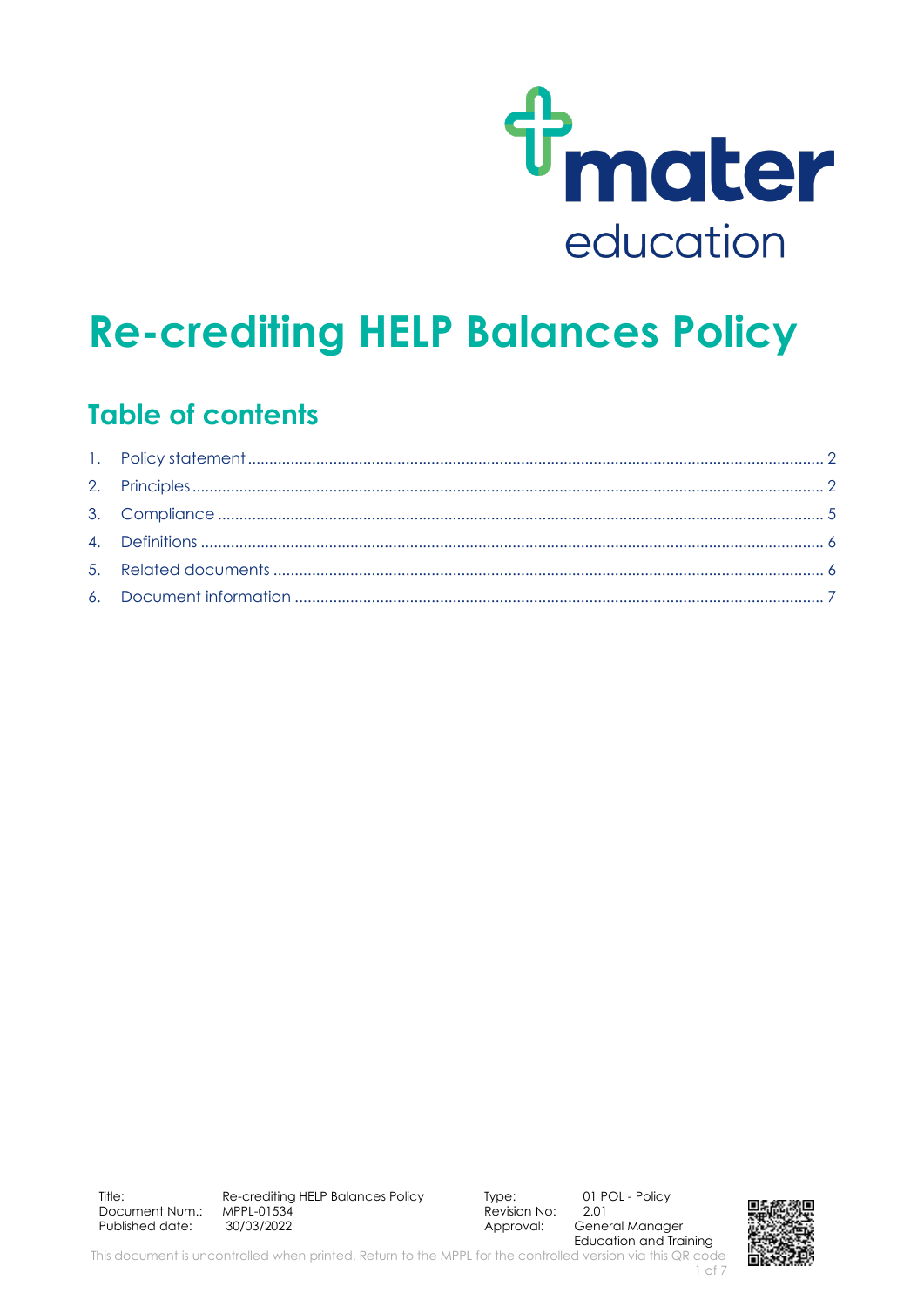# <span id="page-1-0"></span>**1. Policy statement**

This policy applies where a student has deferred an amount to a VET student loan which has been used to pay tuition fees for a course, or a part of a course.

#### **1.1 Scope and context**

This policy applies to students who find they have to withdraw from or are unable to complete their studies after the census day whereby a student can apply for their HELP balance to be re-credited under Part 6 of the Act.

A student may apply to the provider for the student's HELP balance to be re-credited under section 68 of the Act because of special circumstances.

A student may apply to the Secretary for the student's HELP balance to be re-credited under section 71 of the Act because:

- the provider, or a person acting on the provider's behalf, engaged in unacceptable conduct in relation to the student's application for the VET Student Loan, or
- the provider has failed to comply with the Act or an instrument under the Act and the failure has adversely affected the student

# <span id="page-1-1"></span>**2. Principles**

The following set of principles describes the objectives and outcomes of the policy:

## **2.1 Principle one: Incurring a VETSL debt**

A student incurs a debt to the Commonwealth if the student uses a loan amount covered by the VET student loan to pay tuition fees for a course.

VET student loans are for use by eligible students enrolling in approved courses to pay some or all of their tuition fees.

When a student uses a VET student loan to pay their tuition fees the student incurs a VETSL debt to the Government which is generally repayable through the tax system.

## **2.2 Principle two: Re-crediting a HELP Balance**

A student may apply to the provider for the student's HELP balance to be re-credited under section 68 of the Act because of special circumstances.

A student may apply to the Secretary for the student's HELP balance to be re-credited under section 71 of the Act because:

- the provider, or a person acting on the provider's behalf, engaged in unacceptable conduct in relation to the student's application for the VET Student Loan, or
- the provider has failed to comply with the Act or an instrument under the Act and the failure has adversely affected the student

## **2.3 Principle three: Special Circumstances**

#### Special circumstances are circumstances that:

| Title:          | Re-crediting HELP Balances Policy |
|-----------------|-----------------------------------|
| Document Num.:  | MPPL-01534                        |
| Published date: | 30/03/2022                        |

 $\overline{R}$  Revision No:

Type: 01 POL - Policy<br>Revision No: 201 Approval: General Manager Education and Training



This document is uncontrolled when printed. Return to the MPPL for the controlled version via this QR code 2 of 7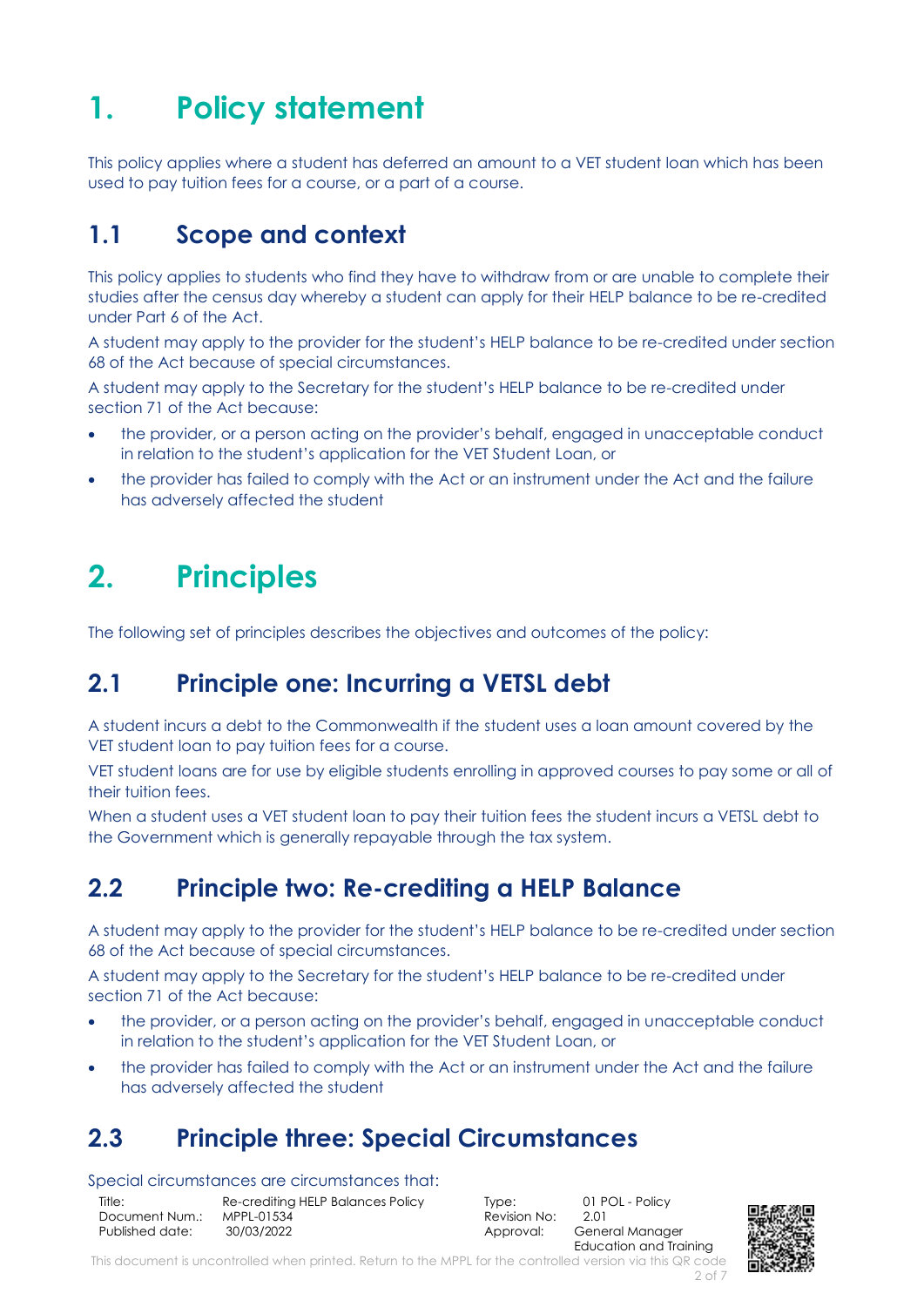- are beyond the student's control:
- do not make their full impact on the student until on or after the census day for a course, or the part of a course;
- and make it impracticable for the student to complete the requirements for the course, or the part of the course, during the student's enrolment in the course, or the part of the course

#### **Special circumstances beyond a person's control**

Examples of circumstances that may be considered beyond a person's control and may meet the criteria, might include a motor vehicle accident or the worsening of a serious illness.

Special circumstances that do not make full impact until on or after the census date.

Circumstances could be considered not to make their full impact on the person until on or after the census day for the VET unit of study if the person's circumstances occurred:

- before the census day, but worsen after that day
- before the census day, but the full effect or magnitude did not become apparent until after that day, or
- on or after the census day.

Students do not need to demonstrate they were unable to withdraw from the course prior to the census day.

#### **Special circumstances arising from pre-existing conditions**

A circumstance that first occurred before the census day may satisfy the special circumstances requirement where it worsens after that day or the full effect or magnitude does not become apparent until after that day.

For example, a person may have an illness or other underlying, pre-existing condition or incapacity prior to the census day for a course, but the condition may worsen, or the person may suffer from an aggravation, deterioration or serious episode, after the census date.

Alternatively, the full implications of a person's condition may not have been apparent until after the census day. This may be because recovery does not go to plan, or the degree of disability or incapacity for study is not fully realised until after the census day.

Mater Education will consider whether the student's circumstances changed on or after the census day and when the full effect or magnitude of the circumstances became apparent, taking into account any additional circumstances, including continuation of a pre‐existing condition which may have affected the student on or after the census day.

#### **Circumstances that made it impracticable to complete a course**

The term 'impracticable' is defined as 'not practicable, that which cannot be put into practice with the available means'. In considering whether circumstances are special circumstances because they make it impracticable for the student to complete the requirements of the course, or part of the course, during the student's enrolment, Mater Education will consider:

- whether the student could do enough private study, or attend training sessions and other activities, or engage online, to meet course requirements
- whether the student could complete any required assessable work, or demonstrate competencies required, and
- whether the student could complete any other requirements arising from the student's inability to do the above.

Circumstances which make it impracticable for the person to complete the requirements for their course may include (among other things):

| Title:          | Re-crediting HELP Balances Policy |
|-----------------|-----------------------------------|
| Document Num.:  | MPPL-01534                        |
| Published date: | 30/03/2022                        |

Revision No:

Type: 01 POL - Policy<br>Revision No: 2.01 Approval: General Manager Education and Training



This document is uncontrolled when printed. Return to the MPPL for the controlled version via this QR code 3 of 7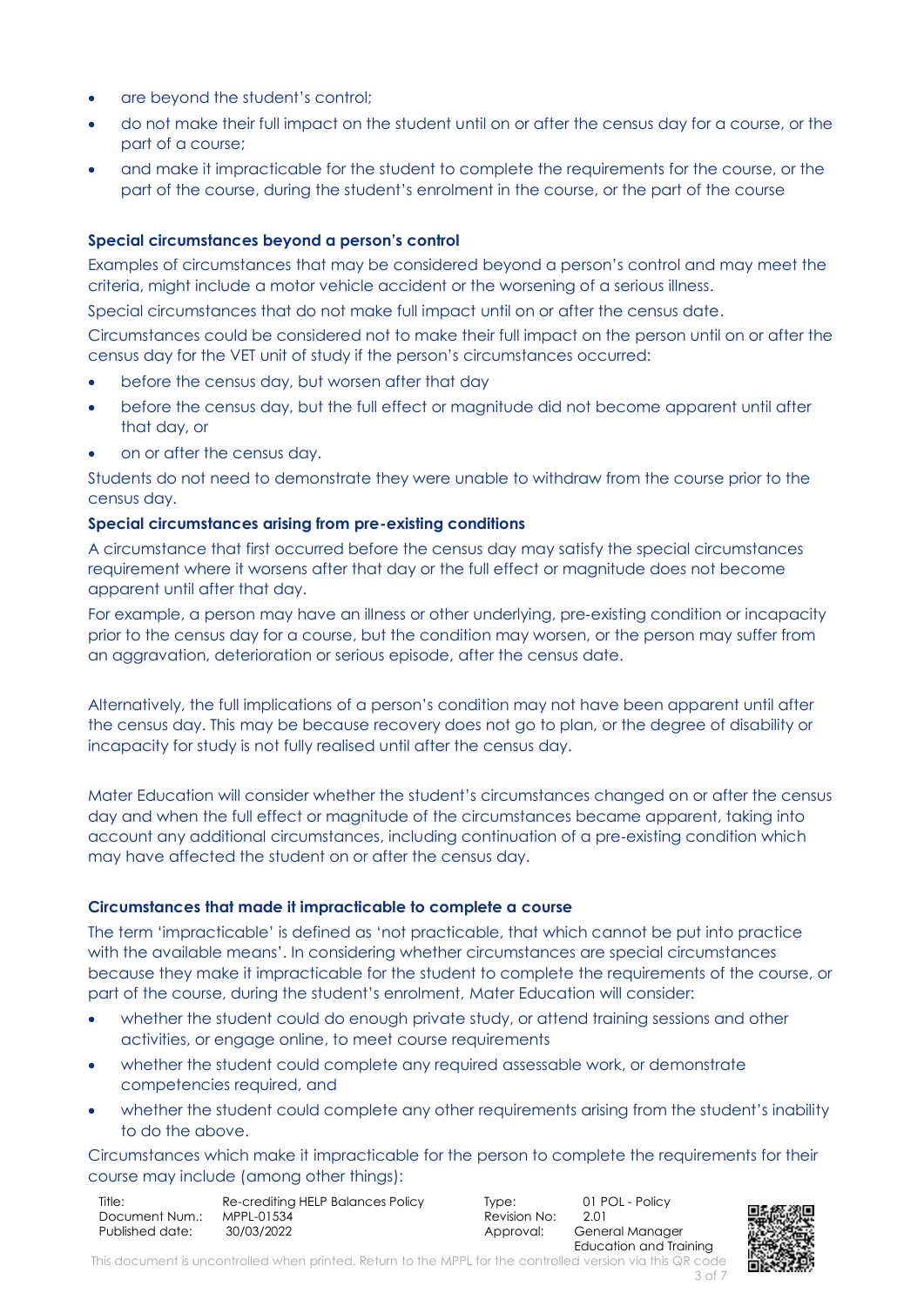- medical circumstances for example where a person's medical condition has changed to such an extent that he or she is unable to continue studying
- family or personal circumstances for example death or severe medical problems within a family, or unforeseen family financial difficulties which affect the student to such an extent that it is unreasonable to expect a person to continue studies, or
- the student's employment related circumstances for example where a person's employment status or arrangements have changed so the person is unable to continue their studies and this change is beyond the person's control

#### **2.4 Principle four: Re-credit of a student's HELP balance - The process**

Each application for re-credit of a student's HELP balance will be considered on its merits together with all supporting documentation substantiating the special circumstances claim.

The Head of Quality and Compliance is the designated VET Student Loan officer of MEL. The Head of Quality and Compliance is responsible for the assessment of a student's request for a re-credit of their HELP balance due to special circumstances and for the initial decision regarding the request.

A student must apply in writing to the Head of Quality and Compliance, Mater Education, sending the application to mel@mater.org.au within 12 months of the withdrawal date, or if the student has not withdrawn, within 12 months of the specified completion date of the unit. MEL has the discretion to waive this requirement if it is satisfied that it was not possible for the application to be made within the 12 month period. Relevant supporting documentation will be required to substantiate the claim.

The application for re-crediting a HELP balance must include details of the:

- unit(s) for which a student is seeking to have a HELP balance re-credited and
- special circumstances as referred to in this procedure, including supporting documentation

MEL will consider each application within ten (10) working days of receipt of the application. It will consider each request to re-credit a HELP balance in accordance with the requirements under section 68 of the VET Student Loans Act. Applicants will be notified in writing of the decision within twenty (20) working days.

#### **2.5 Principle five: Review of Decision**

Where MEL makes a decision NOT to re-credit a student's HELP balance, the decision may be subject to review.

If a student is not satisfied with the decision made by MEL, the student may apply, within 28 days of the receipt of the original decision, for a review of the decision. The application for review must:

- be made within 28 days of receipt of the original decision
- include the date of the original decision
- state fully the reasons for applying for the review
- include any additional relevant evidence

Review applications should be made in writing to the General Manager Education and Training Mater Education Limited be sent to mel@mater.org.au as the designated Review Officer of any decisions relating to a request for re crediting of a HELP balance.

Note: The Review Officer is senior to the designated VET Student Loans officer responsible for the original decision and was not involved in making the original decision to be reviewed.

| Title:          | Re-crediting HELP Balances Policy |
|-----------------|-----------------------------------|
| Document Num.:  | MPPL-01534                        |
| Published date: | 30/03/2022                        |

Revision No:

Type: 01 POL - Policy<br>Revision No: 2.01 Approval: General Manager Education and Training



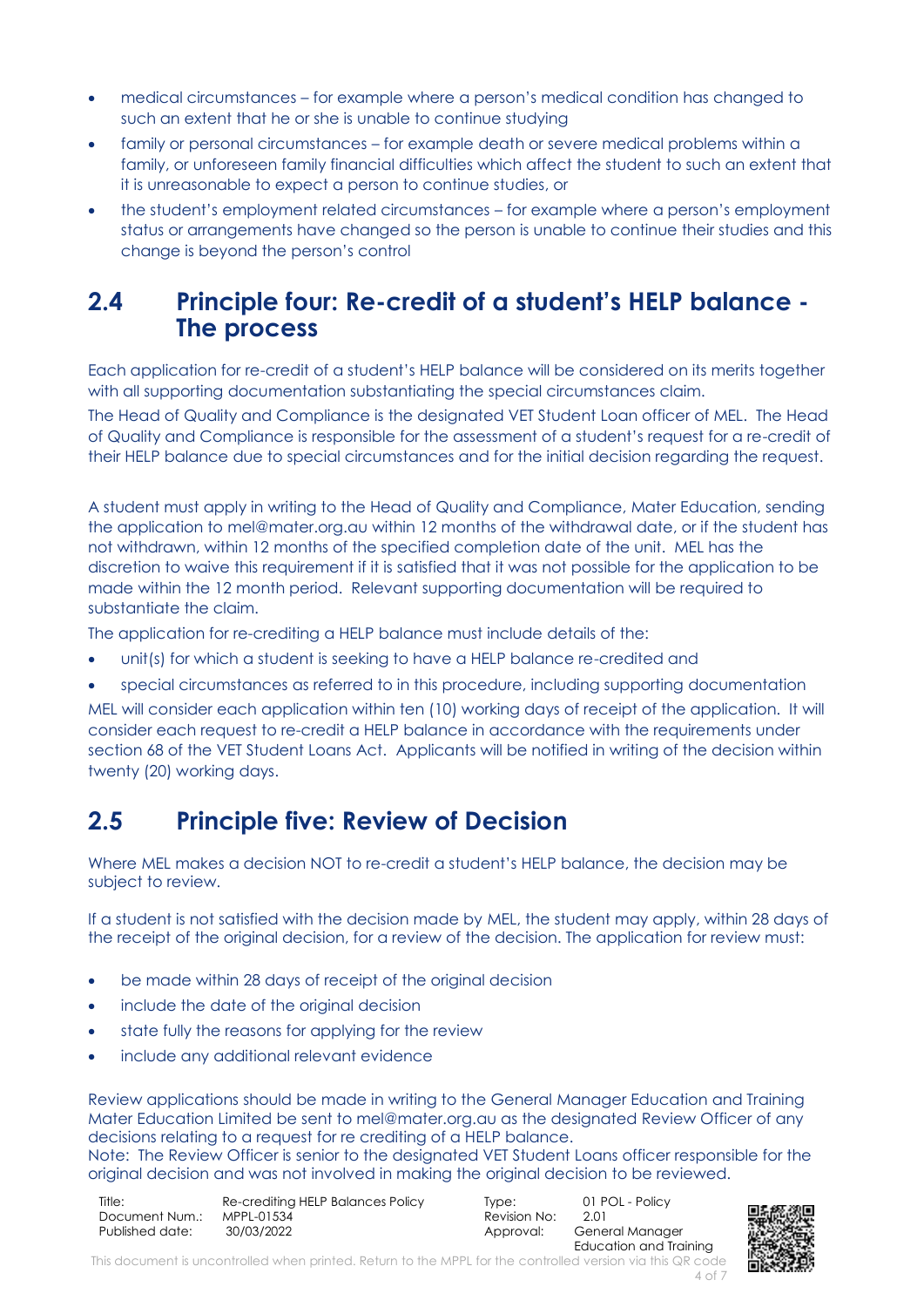The Review Officer will:

- reconsider the decision and either:
	- confirm the decision; or
	- vary the decision; or
		- set the decision aside and substitute a new decision; and
- notify the student in writing within 28 days of receipt of the application and advise of the decision and, if applicable, of the day the decision takes effect; and
- the reasons for making the decision:
- advise the person of their right to appeal to the AAT for a review of the reviewer's decision if the person is unsatisfied with the outcome; and
- provide the applicant with the contact details and address of the nearest AAT registry and the approximate costs of lodging an appeal.

If the reviewer does not give the person a notice of the decision within 45 days after receiving the person's request, it is taken that the reviewer has confirmed the original decision.

#### **2.6 Principle five: Review by the Administrative Appeals Tribunal**

A student may apply to the AAT for review of a review officer's decision and may supply additional information to the AAT they did not previously supply to Mater Education, including the review officer.

Mater Education will ensure a student is not victimised or discriminated against for:

- seeking a review or reconsideration of a decision
- using the provider grievance processes or procedures or
- <span id="page-4-0"></span>• making an application for re-crediting the student's HELP balance

# **3. Compliance**

#### **3.1 Legislative compliance**

1. [VET Student Loans Act 2016](https://www.legislation.gov.au/Details/C2020C00047)

## **3.2 Industry standards**

a. Standards for RTOs

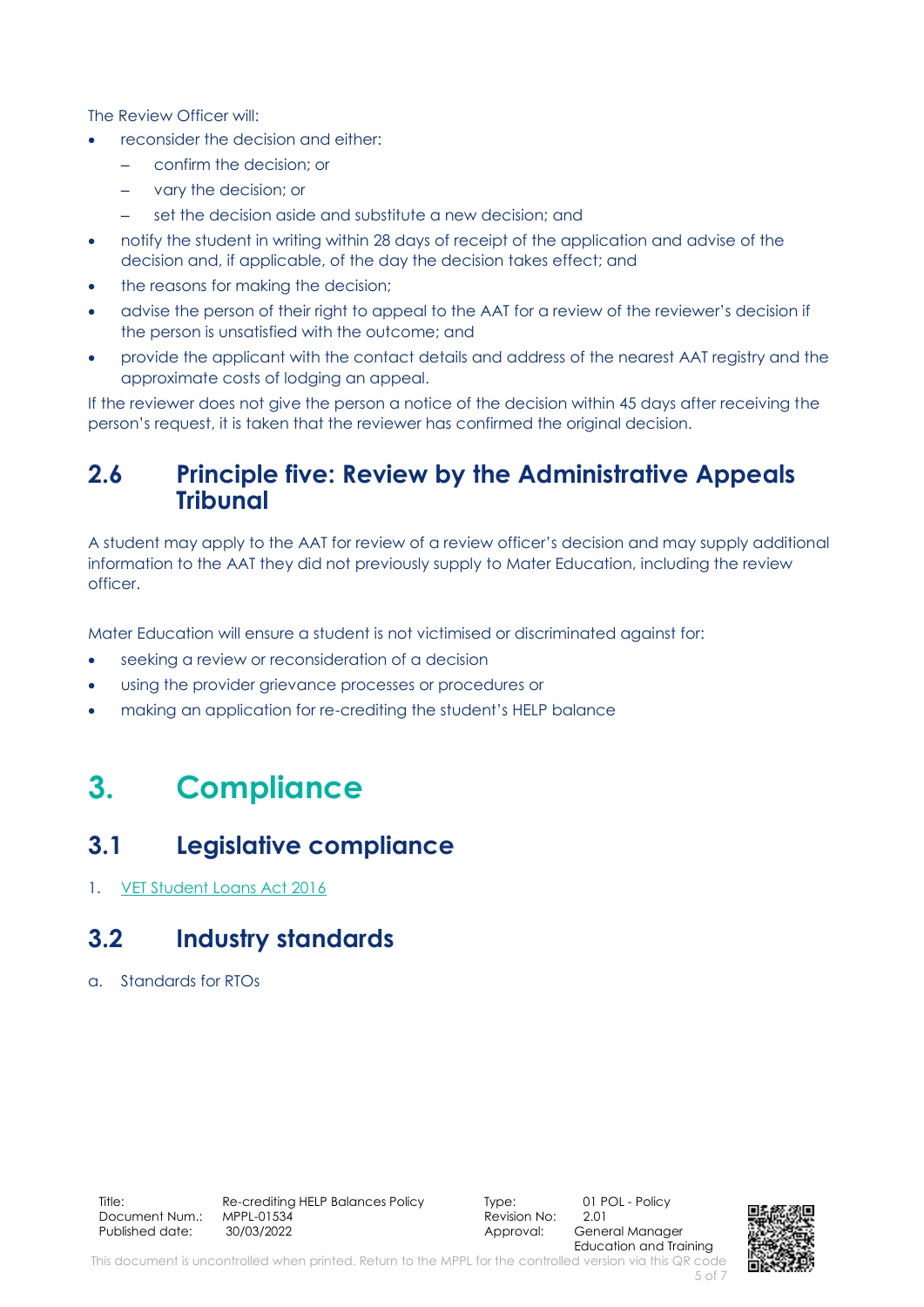# <span id="page-5-0"></span>**4. Definitions**

| <b>Term</b>                              | <b>Definition</b>                                                                                                                                                                                                      |
|------------------------------------------|------------------------------------------------------------------------------------------------------------------------------------------------------------------------------------------------------------------------|
| <b>VET</b>                               | <b>Vocational Education and Training</b>                                                                                                                                                                               |
| VET Student Loan<br>(VETSL)              | is an income contingent loan program to assist eligible vocational education and<br>training (VET) students to pay their tuition fees for selected courses at the Diploma<br>level and above.                          |
| <b>Census Day</b>                        | A date by which enrolment may be cancelled without incurring fuition fees for the<br>course or the part of the course.                                                                                                 |
| <b>HELP</b> balance                      | A person's HELP limit minus any VET Student Loans; loans they have used.                                                                                                                                               |
| <b>Tuition Fees</b>                      | The total fees for the course (including the fees deferred to a VET Student Loan<br>plus any gap fee).                                                                                                                 |
| Gap fees                                 | The difference between the covered fees and the total tuition fee for a course                                                                                                                                         |
| Unit or VET Unit of<br>Study             | A VET unit of study approved for a VET Student Loan that a student may undertake<br>with Mater Education Limited, for which the student may access a VET Student<br>Loan to pay for all or part of their tuition fees. |
| Administrative<br>Appeals Tribunal (AAT) | Provides independent review of a wide range of administrative decisions made by<br>the Australian Government and some non-government bodies.                                                                           |

# <span id="page-5-1"></span>**5. Related documents**

#### Mater documents

• MPPL-03615 Student Entry Procedure for Diploma Programs

#### External documents

- VET Student Loans Act 2016 (VSL act)
- VET Student Loans Rules 2016